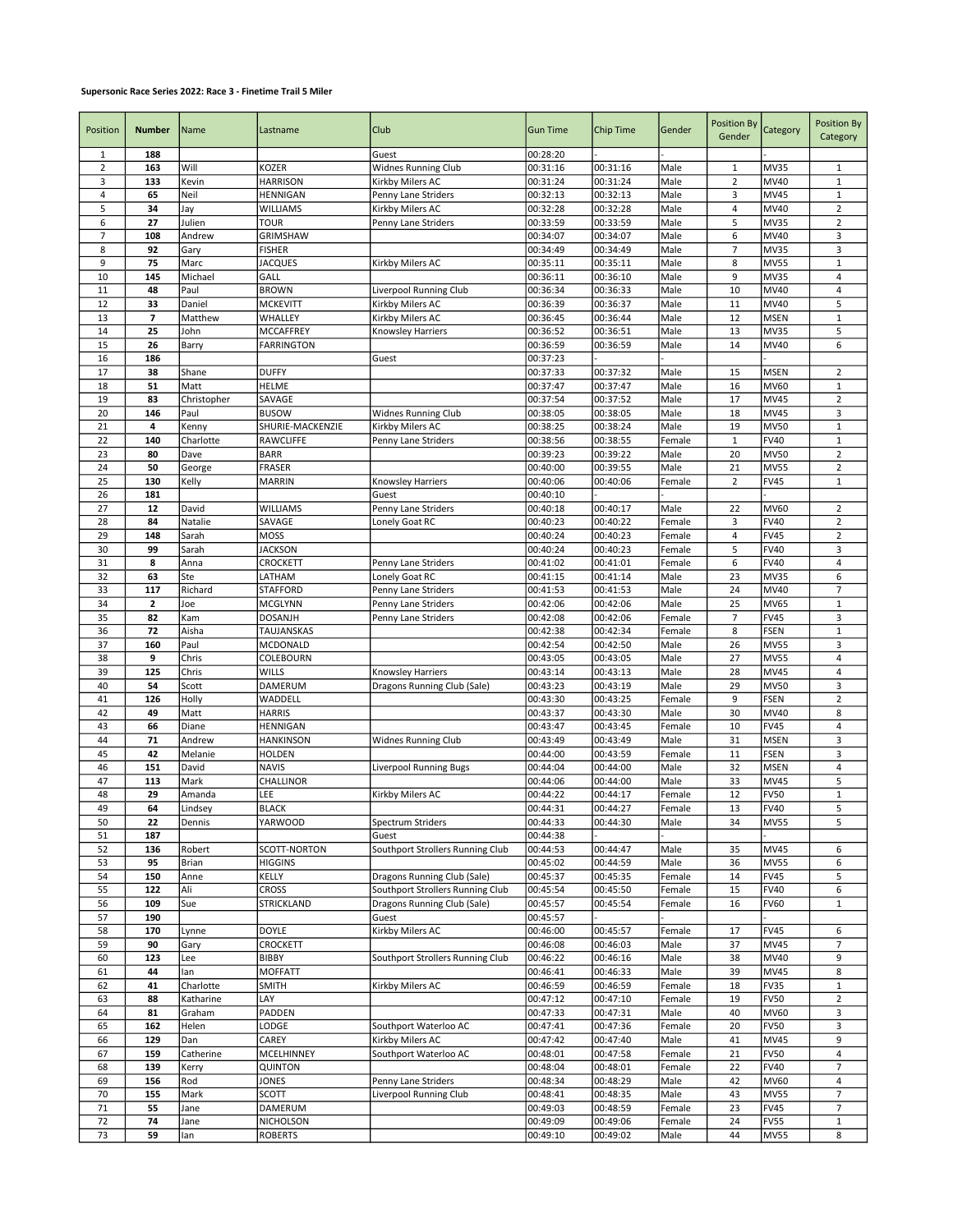| 74  | 87          | Julie              | <b>CROCKETT</b>  |                                                | 00:49:13             | 00:49:05             | Female           | 25 | <b>FV50</b> | 5                    |
|-----|-------------|--------------------|------------------|------------------------------------------------|----------------------|----------------------|------------------|----|-------------|----------------------|
| 75  | 137         | Rebecca            | VARNOUSE         | Penny Lane Striders                            | 00:49:31             | 00:49:24             | Female           | 26 | <b>FV40</b> | 8                    |
| 76  | 10          | Susan              | COOPER           | Southport Waterloo AC                          | 00:49:37             | 00:49:33             | Female           | 27 | <b>FV65</b> | $1\,$                |
| 77  | 142         | Karen              | <b>CULSHAW</b>   | Penny Lane Striders                            | 00:49:39             | 00:49:29             | Female           | 28 | <b>FV45</b> | 8                    |
| 78  | 15          | Susan              | <b>STEWART</b>   | Southport Waterloo AC                          | 00:49:44             | 00:49:40             | Female           | 29 | <b>FV75</b> | $\,1\,$              |
| 79  | 115         | Hayley             | SMALLMAN         | Kirkby Milers AC                               | 00:49:50             | 00:49:47             | Female           | 30 | <b>FV45</b> | 9                    |
| 80  | 11          | Tilly              | <b>BROWN</b>     | Penny Lane Striders                            | 00:50:11             | 00:50:11             | Female           | 31 | <b>FSEN</b> | $\overline{4}$       |
| 81  | 5           | Jude               | <b>BLACKMORE</b> | Penny Lane Striders                            | 00:50:11             | 00:50:09             | Female           | 32 | <b>FV50</b> | 6                    |
| 82  | 149         | Mari               | LEWIS            |                                                | 00:50:18             | 00:50:14             | Female           | 33 | <b>FV45</b> | 10                   |
|     |             |                    |                  |                                                |                      |                      |                  |    |             |                      |
| 83  | 172         | Paul               | CUNNINGHAM       |                                                | 00:50:49             | 00:50:45             | Male             | 45 | <b>MSEN</b> | 5                    |
| 84  | 114         | Sarah              | PICKERILL        | Southport Strollers Running Club               | 00:51:14             | 00:51:09             | Female           | 34 | <b>FV45</b> | $11\,$               |
| 85  | 116         | Leanne             | RIMMER           | Kirkby Milers AC                               | 00:51:27             | 00:51:24             | Female           | 35 | <b>FV40</b> | 9                    |
| 86  | 134         | Robert             | <b>TODD</b>      | Dragons Running Club (Sale)                    | 00:51:45             | 00:51:40             | Male             | 46 | <b>MV60</b> | 5                    |
| 87  | 89          | Gillian            | <b>CLARK</b>     | Run Nation Running Club                        | 00:52:15             | 00:52:09             | Female           | 36 | <b>FV40</b> | 10                   |
| 88  | 13          | Rachel             | CARTWRIGHT       | Warrington Running Club                        | 00:52:16             | 00:52:07             | Female           | 37 | <b>FV40</b> | 11                   |
| 89  | 73          | Jane               | <b>HOUGHTON</b>  |                                                | 00:52:17             | 00:52:08             | Female           | 38 | <b>FV50</b> | $\overline{7}$       |
| 90  | 57          | lan                | SPENCER          | St Helens Striders                             | 00:52:24             | 00:52:16             | Male             | 47 | <b>MV50</b> | $\sqrt{4}$           |
| 91  | 110         | Gail               | <b>SIKORA</b>    | Penny Lane Striders                            | 00:52:38             | 00:52:28             | Female           | 39 | <b>FV55</b> | $\overline{2}$       |
| 92  | 144         | Rebecca            | <b>HARRISON</b>  | Kirkby Milers AC                               | 00:52:38             | 00:52:33             | Female           | 40 | FSEN        | 5                    |
| 93  | 143         | Monika             | ALDELIME         | Southport Strollers                            | 00:52:41             | 00:52:30             | Female           | 41 | <b>FV45</b> | 12                   |
| 94  | 200         |                    |                  |                                                | 00:52:48             | 00:52:41             | Female           | 42 |             |                      |
| 95  | 135         | Lisa               | LLOYD            |                                                | 00:53:22             | 00:53:13             | Female           | 43 | <b>FV50</b> | 8                    |
| 96  | 98          | Eamonn             | <b>BRADY</b>     | Penny Lane Striders                            | 00:53:30             | 00:53:24             | Male             | 48 | <b>MV50</b> | 5                    |
| 97  | 32          | Alan               | <b>MOORE</b>     |                                                | 00:53:31             | 00:53:25             | Male             | 49 | <b>MV60</b> | $\boldsymbol{6}$     |
| 98  | 120         |                    | <b>HOLT</b>      | Penny Lane Striders                            | 00:53:31             | 00:53:26             | Female           | 44 | <b>FV60</b> | $\sqrt{2}$           |
|     |             | Carolyn            |                  |                                                |                      |                      | Female           |    |             |                      |
| 99  | 85          | Marie              | <b>MOTLEY</b>    | Penny Lane Striders                            | 00:54:11             | 00:54:00             |                  | 45 | <b>FV55</b> | 3                    |
| 100 | $\mathbf 1$ | Rachel             | <b>RICK</b>      | Penny Lane Striders                            | 00:54:11             | 00:54:00             | Female           | 46 | <b>FV60</b> | 3                    |
| 101 | 124         | Gillian            | <b>HAYES</b>     |                                                | 00:54:44             | 00:54:34             | Female           | 47 | <b>FV45</b> | 13                   |
| 102 | 86          | Angela             | DELAHUNTY        |                                                | 00:54:51             | 00:54:40             | Female           | 48 | <b>FV35</b> | $\overline{2}$       |
| 103 | 100         | Ange               | LEAH             | Warrington Running Club                        | 00:55:06             | 00:54:57             | Female           | 49 | <b>FV50</b> | 9                    |
| 104 | 68          | Emma               | <b>STOKES</b>    |                                                | 00:55:07             | 00:54:59             | Female           | 50 | <b>FV50</b> | 10                   |
| 105 | 45          | Jackie             | <b>DOBSON</b>    | <b>St Helens Striders</b>                      | 00:55:18             | 00:55:09             | Female           | 51 | <b>FV60</b> | $\overline{4}$       |
| 106 | 46          | Becky              | <b>SMITH</b>     |                                                | 00:55:19             | 00:55:12             | Female           | 52 | <b>FV45</b> | 14                   |
| 107 | 154         | Lorraine           | <b>JOHNSON</b>   |                                                | 00:55:31             | 00:55:13             | Female           | 53 | <b>FV40</b> | 12                   |
| 108 | 127         | Simon              | PICKERILL        |                                                | 00:55:32             | 00:55:18             | Male             | 50 | <b>MV50</b> | $\boldsymbol{6}$     |
| 109 | 24          | Lianne             | <b>BUCHANAN</b>  |                                                | 00:56:04             | 00:55:51             | Female           | 54 | <b>FV40</b> | 13                   |
| 110 | 118         | Caroline           | <b>STAFFORD</b>  |                                                | 00:56:04             | 00:55:57             | Female           | 55 | <b>FV40</b> | 14                   |
| 111 | 106         | Kate               | PARKINSON        |                                                | 00:56:29             | 00:56:18             | Female           | 56 | <b>FV35</b> | 3                    |
| 112 | 121         | Paula              | <b>HEATON</b>    | Kirkby Milers AC                               | 00:56:55             | 00:56:39             | Female           | 57 | <b>FV45</b> | 15                   |
| 113 | 37          | Jay                | <b>SMITH</b>     | Liverpool Running Club                         | 00:56:58             | 00:56:51             | Female           | 58 | <b>MV45</b> | 10                   |
| 114 | 105         | Karen              | <b>HARRISON</b>  | St Helens Striders                             | 00:57:04             | 00:56:56             | Female           | 59 | <b>FV50</b> | 11                   |
|     |             |                    |                  |                                                |                      |                      |                  |    |             | 9                    |
| 115 | 173         | Peter              | CODE<br>CODE     |                                                | 00:57:12             | 00:57:03             | Male             | 51 | <b>MV55</b> | 12                   |
| 116 | 174         | Joanne             |                  |                                                | 00:57:12             | 00:57:04             | Female           | 60 | <b>FV50</b> |                      |
| 117 | 56          | Liv                | MEREDITH         |                                                | 00:57:26             | 00:57:15             | Female           | 61 | <b>FV35</b> | $\overline{4}$       |
| 118 | 69          | Rachel             | <b>HALSALL</b>   |                                                | 00:58:13             | 00:58:03             | Female           | 62 | FSEN        | 6                    |
| 119 | 30          | Catherine          | CARR             | Warrington Running Club                        | 00:58:16             | 00:58:03             | Female           | 63 | <b>FV40</b> | 15                   |
| 120 | 28          | Rachael            | <b>FLYNN</b>     | Warrington Running Club                        | 00:58:16             | 00:58:03             | Female           | 64 | <b>FV40</b> | 16                   |
| 121 | 189         |                    |                  | Guest                                          | 00:58:35             |                      |                  |    |             |                      |
| 122 | 132         |                    |                  |                                                |                      |                      |                  |    |             |                      |
| 123 |             | Lesley             | MCGRAIL          |                                                | 00:58:50             | 00:58:42             | Female           | 65 | <b>FV45</b> | 16                   |
|     | 14          | Diane              | <b>TAKTAK</b>    |                                                | 00:58:55             | 00:58:47             | Female           | 66 | <b>FV50</b> | 13                   |
| 124 | 177         | Alison             | <b>SCALLY</b>    |                                                | 00:59:12             | 00:59:01             | Female           | 67 | <b>FV55</b> | $\overline{4}$       |
| 125 | 169         | Tony               | GARTSIDE         |                                                | 00:59:39             | 00:59:39             | Male             | 52 | MV60        | $\overline{7}$       |
| 126 | 70          | Nigel              | <b>HERBERT</b>   | St Helens Striders                             | 01:00:12             | 01:00:03             | Male             | 53 | <b>MV35</b> | $\overline{7}$       |
| 127 | 158         | Cathy              | OBRIEN           |                                                | 01:00:20             | 01:00:16             | Female           | 68 | <b>FV50</b> | 14                   |
| 128 | 94          | Soraya             | MEAH             | Penny Lane Striders                            | 01:00:35             | 01:00:23             | Female           | 69 | <b>FV60</b> | 5                    |
| 129 | 77          | Inma               | RUIZ             |                                                | 01:00:44             | 01:00:29             | Female           | 70 | <b>FV50</b> | 15                   |
| 130 | 43          | Dave               | <b>OWENS</b>     | Penny Lane Striders                            | 01:01:04             | 01:00:47             | Male             | 54 | <b>MV65</b> | $\overline{2}$       |
| 131 | 67          | Tracey             | <b>MONTEITH</b>  |                                                | 01:01:22             | 01:01:12             | Female           | 71 | <b>FV45</b> | 17                   |
|     | 93          |                    |                  |                                                |                      |                      |                  |    |             |                      |
| 132 |             | Lynsey             | LAING            | Penny Lane Striders                            | 01:01:23             | 01:01:09             | Female           | 72 | <b>FV45</b> | 18                   |
| 133 | 102         | Sheena             | SHEARMAN         | Isabella Rose Foundation                       | 01:01:30             | 01:01:10             | Female           | 73 | <b>FV40</b> | 17                   |
| 134 | 103         | Dave               | SHEARMAN         |                                                | 01:01:30             | 01:01:11             | Male             | 55 | <b>MV45</b> | 11                   |
| 135 | 3           | Carol              | <b>BAIRSTO</b>   |                                                | 01:01:46             | 01:01:28             | Female           | 74 | <b>FV50</b> | 16                   |
| 136 | 91          | Neil               | <b>EGERTON</b>   |                                                | 01:01:55             | 01:01:39             | Male             | 56 | <b>MV55</b> | 10                   |
| 137 | 131         | Val                | BELLINGHAM       | Warrington Running Club                        | 01:01:55             | 01:01:39             | Female           | 75 | <b>FV55</b> | 5                    |
| 138 | 21          | Ashley             | <b>HUGHES</b>    | Liverpool Running Bugs                         | 01:02:10             | 01:01:50             | Male             | 57 | <b>MV35</b> | 8                    |
| 139 | 112         | Jody               | HAZELDINE        | Penny Lane Striders                            | 01:02:43             | 01:02:43             | Female           | 76 | <b>FV45</b> | 19                   |
| 140 | 128         | Hannah             | FOGG             | Penny Lane Striders                            | 01:02:44             | 01:02:30             | Female           | 77 | <b>FSEN</b> | $\overline{7}$       |
| 141 | 62          | Jayne              | <b>HAMILTON</b>  |                                                | 01:03:37             | 01:03:29             | Female           | 78 | <b>FV50</b> | 17                   |
| 142 | 176         | Katherine          | <b>ASHWORTH</b>  |                                                | 01:03:46             | 01:03:37             | Female           | 79 | <b>FV50</b> | 18                   |
| 143 | 39          | Paula              | <b>WALSH</b>     |                                                | 01:03:49             | 01:03:34             | Female           | 80 | <b>FV50</b> | 19                   |
| 144 | 16          | Samantha           | <b>GOTHARD</b>   |                                                | 01:04:23             | 01:04:07             | Female           | 81 | <b>FV45</b> | 20                   |
| 145 | 152         | Allan              | GIBBS-MONAGHAN   | Lonely Goat RC                                 | 01:04:38             | 01:04:38             | Male             | 58 | <b>MV45</b> | 12                   |
| 146 | 58          | Nicola             | <b>DUNLOP</b>    |                                                | 01:05:47             | 01:05:34             | Female           | 82 | <b>FV45</b> | 21                   |
| 147 | 167         | Colette            | <b>HERON</b>     | Kirkby Milers AC                               | 01:06:03             | 01:05:57             | Female           | 83 | <b>FV45</b> | 22                   |
| 148 | 171         | Bex                | FIELDMOUSE       | Penny Lane Striders                            | 01:06:42             | 01:06:30             | Female           | 84 | <b>FV40</b> | 18                   |
| 149 | 31          |                    | THOMASON         |                                                |                      |                      |                  | 85 | <b>FV50</b> |                      |
| 150 | 76          | Jacqueline<br>Jane | CUNNINGHAM       | Warrington Running Club<br>Penny Lane Striders | 01:07:19<br>01:07:30 | 01:07:06<br>01:07:17 | Female<br>Female | 86 | <b>FV65</b> | 20<br>$\overline{2}$ |